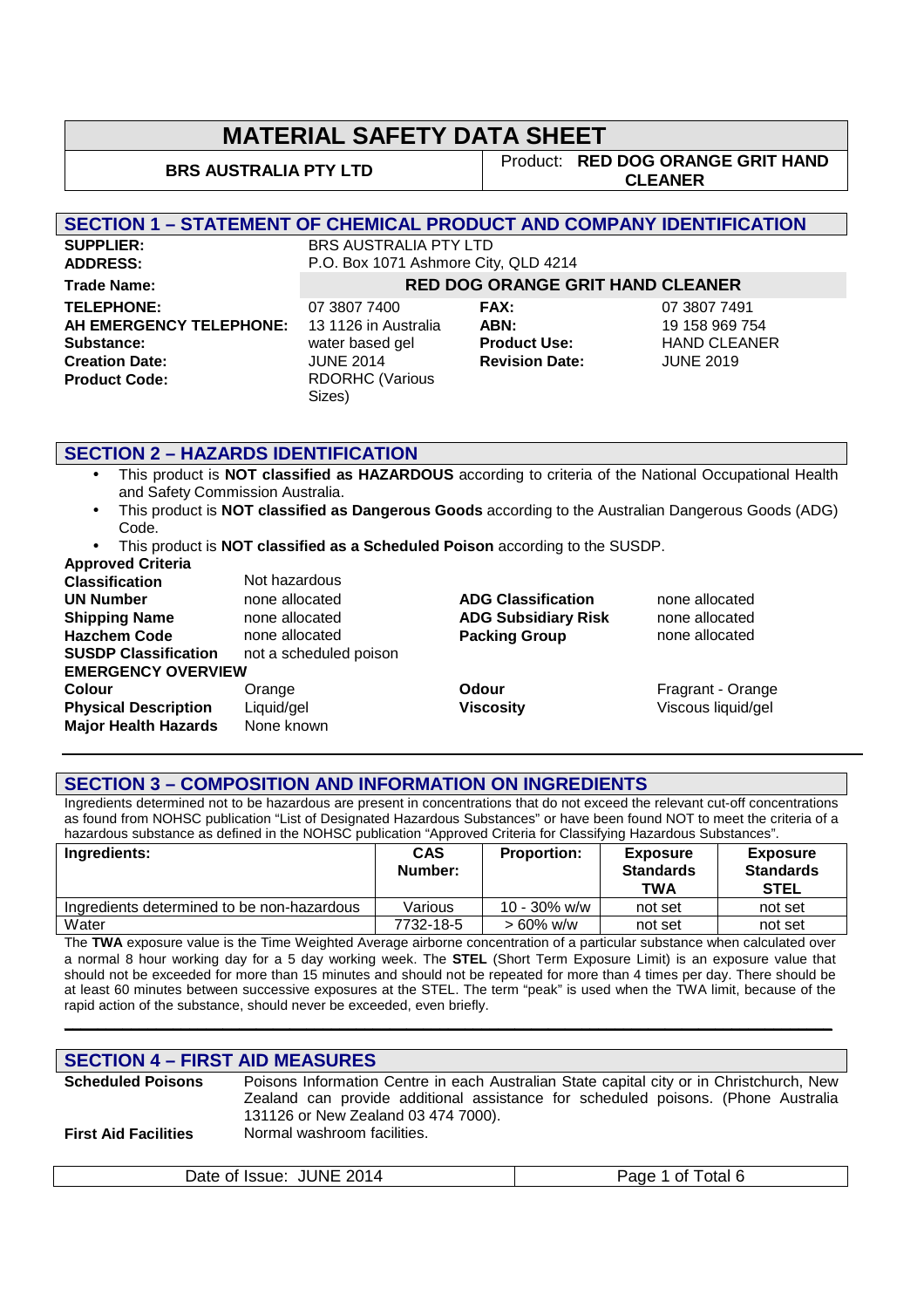| <b>MATERIAL SAFETY DATA SHEET</b>              |                                                                                                                                                                                                                                                                                     |                                                                                              |
|------------------------------------------------|-------------------------------------------------------------------------------------------------------------------------------------------------------------------------------------------------------------------------------------------------------------------------------------|----------------------------------------------------------------------------------------------|
| <b>BRS AUSTRALIA PTY LTD</b><br><b>CLEANER</b> |                                                                                                                                                                                                                                                                                     | Product: RED DOG ORANGE GRIT HAND                                                            |
| <b>Skin contact</b>                            | medical advice (e.g. doctor) if irritation, burning or redness develops.                                                                                                                                                                                                            | Wash skin with water. Remove contaminated clothing and wash before re-use. Seek              |
| Eye contact                                    | held open. Seek medical advice (e.g. ophthalmologist).                                                                                                                                                                                                                              | Immediately irrigate with copious quantities of water for at least 20 minutes. Eyelids to be |
| Ingestion                                      | Do NOT induce vomiting. Do NOT attempt to give anything by mouth to an unconscious<br>person. Rinse mouth thoroughly with water immediately. Give water to drink. If vomiting<br>occurs, give further water to achieve effective dilution. Seek medical advice (e.g. doctor).       |                                                                                              |
| <b>Inhalation</b>                              | Remove victim to fresh air away from exposure - avoid becoming a casualty. Seek<br>medical advice (e.g. doctor).                                                                                                                                                                    |                                                                                              |
| <b>Advice to Doctor</b>                        | Treat symptomatically. All treatments should be based on observed signs and symptoms<br>of distress of the patient. Poisons Information Centre in each Australian State capital city<br>or in Christchurch, New Zealand can provide additional assistance for scheduled<br>poisons. |                                                                                              |
| <b>Aggravated Medical</b><br><b>Conditions</b> | None known.                                                                                                                                                                                                                                                                         |                                                                                              |

## **SECTION 5 – FIRE FIGHTING MEASURES**

| <b>Fire and Explosion</b>  |                                                                                                                                                                                                                                    |
|----------------------------|------------------------------------------------------------------------------------------------------------------------------------------------------------------------------------------------------------------------------------|
| <b>Hazards</b>             | Water based. Not combustible. However if involved in a fire will emit toxic fumes.                                                                                                                                                 |
| <b>Extinguishing Media</b> | Use an extinguishing media suitable for surrounding fires.                                                                                                                                                                         |
| <b>Fire Fighting</b>       | Keep containers exposed to extreme heat cool with water spray. Fire fighters to wear<br>self-contained breathing apparatus if risk of exposure to products of combustion or<br>decomposition. Evacuate area - move upwind of fire. |
| <b>Flash Point</b>         | Not combustible                                                                                                                                                                                                                    |

## **SECTION 6 – ACCIDENTAL RELEASE MEASURES**

| <b>Emergency</b>            |                                                                                                                                                                                                                                                                                                                                                                                                                                                                                                                                                                                                                                                                                                                                                                                                                                                                                           |
|-----------------------------|-------------------------------------------------------------------------------------------------------------------------------------------------------------------------------------------------------------------------------------------------------------------------------------------------------------------------------------------------------------------------------------------------------------------------------------------------------------------------------------------------------------------------------------------------------------------------------------------------------------------------------------------------------------------------------------------------------------------------------------------------------------------------------------------------------------------------------------------------------------------------------------------|
| <b>Procedures</b>           | No HAZCHEM code.                                                                                                                                                                                                                                                                                                                                                                                                                                                                                                                                                                                                                                                                                                                                                                                                                                                                          |
| <b>Occupational Release</b> | Minor spills do not normally need any special clean-up measures. In the event of a major<br>spill, prevent spillage from entering drains or water courses. For large spills, or tank<br>rupture, stop leak if safe to do so. Wear appropriate protective equipment as in section 8<br>below to prevent skin and eye contamination. Spilt material may result in a slip hazard<br>and should be absorbed into dry, inert material (e.g. sand, earth or vermiculite), which<br>then can be put into appropriately labelled drums for disposal by an approved agent<br>according to local conditions. Residual deposits will remain slippery. Wash area down<br>with excess water. If contamination of sewers or waterways has occurred advise the local<br>emergency services. In the event of a large spillage notify the local environment<br>protection authority or emergency services. |

|                 | <b>SECTION 7 - HANDLING AND STORAGE</b>                                                                                                                                                                                               |
|-----------------|---------------------------------------------------------------------------------------------------------------------------------------------------------------------------------------------------------------------------------------|
| <b>Handling</b> | Avoid contact with incompatible materials. When handling, DO NOT eat, drink or smoke.<br>Keep containers closed at all times. Avoid physical damage to containers. Always wash<br>hands with water after handling.                    |
| <b>Storage</b>  | Store in a cool, dry, place with good ventilation. Avoid storing in aluminium and light alloy<br>containers. Store away from incompatible materials (Section 10). Keep containers closed<br>at all times – check regularly for leaks. |

| . | <b>INF</b><br>2014<br>Jate<br>-Issue <sup>-</sup><br>0T | <u>Anry</u><br>otal<br>0T |
|---|---------------------------------------------------------|---------------------------|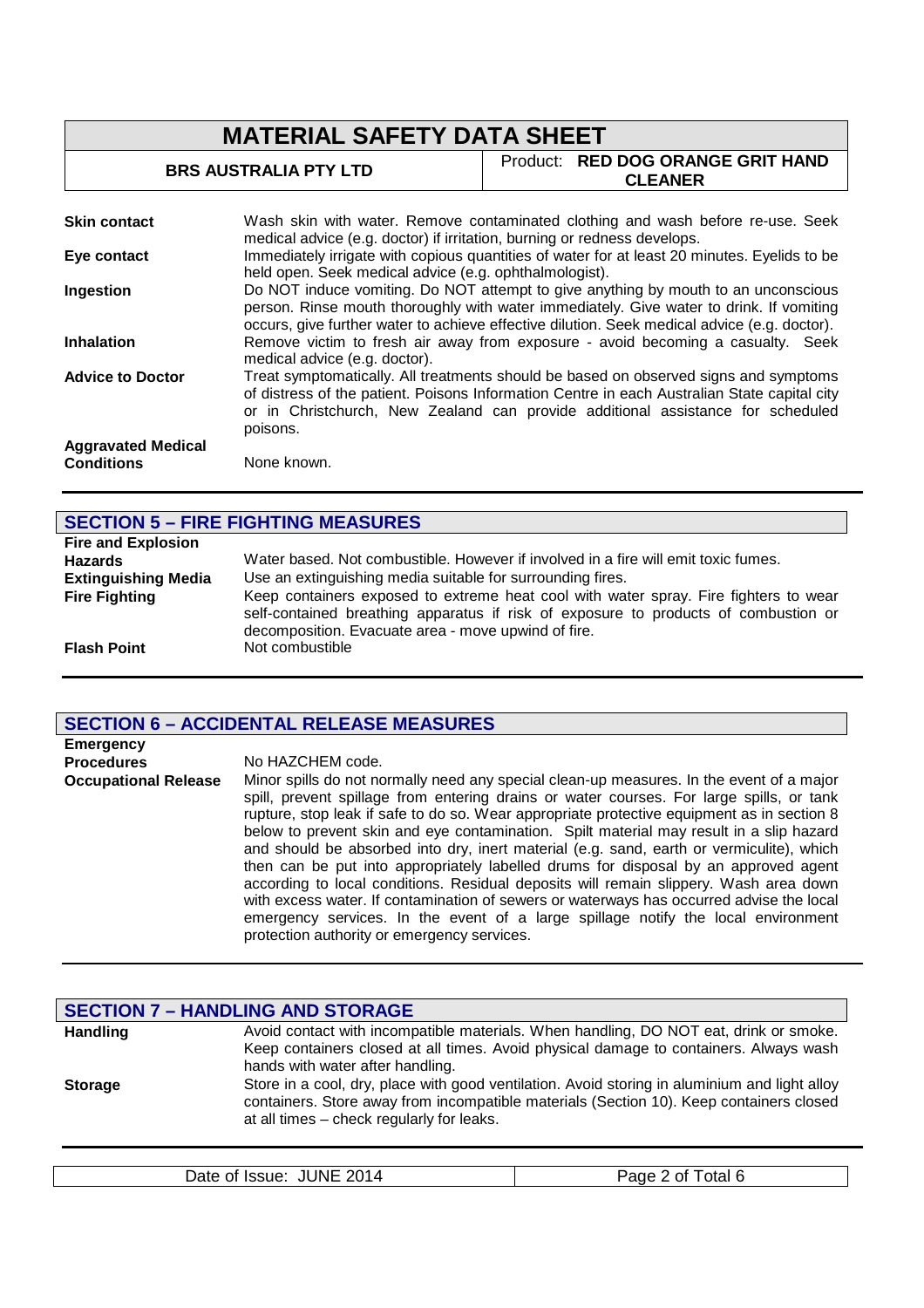**BRS AUSTRALIA PTY LTD** Product: **RED DOG ORANGE GRIT HAND CLEANER**

|                                                          | <b>SECTION 8 - EXPOSURE CONTROLS AND PERSONAL PROTECTION</b>                                                                                                                                                                                                                                                                                                                                                                                                                                                                                                                                                                                                                                                                                                                                                                              |
|----------------------------------------------------------|-------------------------------------------------------------------------------------------------------------------------------------------------------------------------------------------------------------------------------------------------------------------------------------------------------------------------------------------------------------------------------------------------------------------------------------------------------------------------------------------------------------------------------------------------------------------------------------------------------------------------------------------------------------------------------------------------------------------------------------------------------------------------------------------------------------------------------------------|
| <b>Exposure Limits</b>                                   | National Occupational Exposure Limits, as published by National Occupational Health &<br>Safety Commission:                                                                                                                                                                                                                                                                                                                                                                                                                                                                                                                                                                                                                                                                                                                               |
|                                                          | Time-weighted Average (TWA): None established for specific product.                                                                                                                                                                                                                                                                                                                                                                                                                                                                                                                                                                                                                                                                                                                                                                       |
|                                                          | See SECTION 3 for Exposure Limits of individual ingredients.                                                                                                                                                                                                                                                                                                                                                                                                                                                                                                                                                                                                                                                                                                                                                                              |
|                                                          | Short Term Exposure Limit (STEL): None established for specific product.                                                                                                                                                                                                                                                                                                                                                                                                                                                                                                                                                                                                                                                                                                                                                                  |
|                                                          | See SECTION 3 for Exposure Limits of individual ingredients.                                                                                                                                                                                                                                                                                                                                                                                                                                                                                                                                                                                                                                                                                                                                                                              |
| <b>Biological Limit Value</b>                            | None established for product.                                                                                                                                                                                                                                                                                                                                                                                                                                                                                                                                                                                                                                                                                                                                                                                                             |
| <b>Engineering Controls</b>                              | Ensure ventilation is adequate to maintain air concentrations below exposure standards.<br>Avoid generating mists of the product. Use only in a well-ventilated area. Ensure airflow,<br>where this product is used, is directed away from the operators. Where high contaminant<br>spray mist or vapour levels exist, ie, approaching the exposure limit, the following<br>additional equipment is required: For short elevated exposures, eg, spillages:-<br>Appropriate organic vapour cartridge respirator as per the requirements of AS/NZS 1715<br>and AS/NZS 1716 (Respiratory protective devices). For prolonged exposure and<br>confined spaces:- full face air supplied or self contained breathing apparatus (if vapour<br>levels exceed the Exposure Limit by more than ten times, air supplied apparatus should<br>be used). |
| <b>Personal Protective</b><br><b>Equipment</b>           | This product is not classified as hazardous according to the criteria of Worksafe<br>Australia. Use good occupational work practice. The use of protective clothing and<br>equipment depends upon the degree and nature of exposure. Final choice of appropriate<br>protection will vary according to individual circumstances i.e. methods of handling or<br>engineering controls and according to risk assessments undertaken. The following<br>protective equipment should be available;                                                                                                                                                                                                                                                                                                                                               |
| <b>Eye Protection</b>                                    |                                                                                                                                                                                                                                                                                                                                                                                                                                                                                                                                                                                                                                                                                                                                                                                                                                           |
|                                                          | Generally not required to handle the product - hand cleaner.<br>The use of safety glasses with side shield protection, goggles or face shield is<br>recommended to handle in quantity, cleaning up spills, decanting, etc. Contact lenses<br>pose a special hazard; soft lenses may absorb irritants and all lenses concentrate them.                                                                                                                                                                                                                                                                                                                                                                                                                                                                                                     |
| <b>Skin Protection</b>                                   | Generally not required to handle the product - hand cleaner.<br>Overalls, work boots and elbow length gloves are recommended for handling the<br>concentrated product (as per AS/NZS 2161, or as recommended by supplier) in quantity,<br>cleaning up spills, decanting, etc.                                                                                                                                                                                                                                                                                                                                                                                                                                                                                                                                                             |
| <b>Protective Material</b><br><b>Types</b><br>Respirator | Material suitable for detergent contact - Butyl rubber, Natural Latex, Neoprene, PVC, and<br>Nitrile.<br>Not required for normal cleaning operations.                                                                                                                                                                                                                                                                                                                                                                                                                                                                                                                                                                                                                                                                                     |

| <b>SECTION 9 - PHYSICAL AND CHEMICAL PROPERTIES</b> |                             |                                 |                    |
|-----------------------------------------------------|-----------------------------|---------------------------------|--------------------|
| <b>Physical State</b>                               | Liquid/gel                  | <b>Colour</b>                   | Orange             |
| <b>Odour</b>                                        | fragrant odour - Orange     | <b>Specific Gravity</b>         | 1.0 @ 25 °C        |
| <b>Boiling Point</b>                                | Approximately 100 °C        | <b>Freezing Point</b>           | Approximately 0 °C |
| <b>Vapour Pressure</b>                              | Not available               | <b>Vapour Density</b>           | Not available      |
| <b>Flash Point</b>                                  | Not flammable               | <b>Flammable Limits</b>         | None               |
| <b>Water Solubility</b>                             | Miscible in all proportions | рH                              | $7.0 - 7.6$ neat   |
| <b>Volatile Organic</b>                             |                             | <b>Coefficient of Water/Oil</b> |                    |
| <b>Compounds (VOC)</b>                              | $0\%$ v/v                   | <b>Distribution</b>             | Not available      |
| <b>Viscosity</b>                                    | Not available               | <b>Odour Threshold</b>          | Not available      |
| <b>Evaporation Rate</b>                             | Not available               | <b>Per Cent Volatile</b>        | Ca 75 % v/v        |
|                                                     |                             |                                 |                    |

| <b>JUNE</b>    | otal 6 |
|----------------|--------|
| 2014           | Page   |
| Date of Issue: | n of   |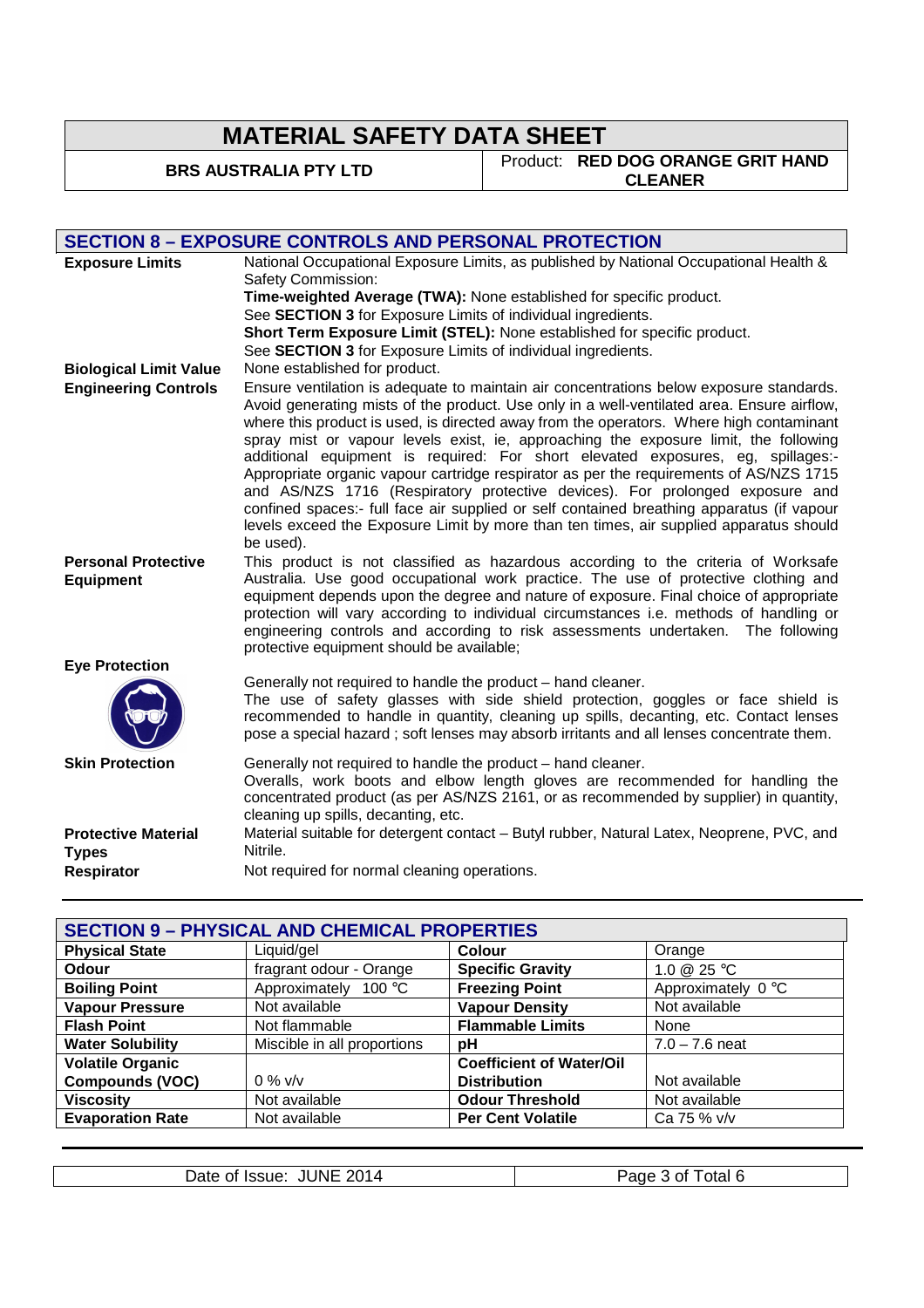**BRS AUSTRALIA PTY LTD** Product: **RED DOG ORANGE GRIT HAND CLEANER**

## **SECTION 10 – STABILITY AND REACTIVITY**

| <b>Chemical Stability</b>     | Stable at normal temperatures and pressure.                                   |
|-------------------------------|-------------------------------------------------------------------------------|
| <b>Conditions to Avoid</b>    | May corrode mild steel, copper, aluminium and zinc fittings.                  |
| <b>Incompatible Materials</b> | Oxidizing agents and reducing agents.                                         |
| <b>Hazardous</b>              | Product can decompose on combustion (burning) to form Carbon Monoxide, Carbon |
| <b>Decomposition</b>          | Dioxide, and other possibly toxic gases and vapours.                          |
| <b>Hazardous Reactions</b>    | None known.                                                                   |

## **SECTION 11 – TOXICOLOGICAL INFORMATION**

| <b>PRODUCT MIXTURE INFORMATION</b>              |                                                                              |                                                                                                           |
|-------------------------------------------------|------------------------------------------------------------------------------|-----------------------------------------------------------------------------------------------------------|
| <b>Local Effects</b>                            | Mild irritant: eye, skin, inhalation and ingestion.                          |                                                                                                           |
| <b>Target Organs</b>                            | Eyes, mucous membranes, skin.                                                |                                                                                                           |
| POTENTIAL HEALTH EFFECTS                        |                                                                              |                                                                                                           |
| Ingestion                                       |                                                                              |                                                                                                           |
| short term exposure                             |                                                                              | Ingestion of large amounts may irritate the gastric tract causing nausea and vomiting.                    |
| long term exposure                              | No information available.                                                    |                                                                                                           |
| <b>Skin contact</b>                             |                                                                              |                                                                                                           |
| short term exposure                             | extended contact with concentrated product.                                  | Not expected to be irritating. Skin contact may cause irritation in certain individuals if                |
| long term exposure                              | dermatitis.                                                                  | Prolonged and repeated skin contact with undiluted solutions may induce eczematoid                        |
| Eye contact                                     |                                                                              |                                                                                                           |
| short term exposure                             | Eye contact may cause stinging, blurring, tearing, pain.                     |                                                                                                           |
| long term exposure                              | No information available.                                                    |                                                                                                           |
| <b>Inhalation</b>                               |                                                                              |                                                                                                           |
| short term exposure                             | Not an inhalation hazard.                                                    |                                                                                                           |
| long term exposure                              | No information available.                                                    |                                                                                                           |
| <b>Carcinogen Status</b>                        |                                                                              |                                                                                                           |
| <b>NOHSC</b>                                    | No significant ingredient is classified as carcinogenic by NOHSC.            |                                                                                                           |
| <b>NTP</b>                                      | No significant ingredient is classified as carcinogenic by NTP.              |                                                                                                           |
| <b>IARC</b>                                     | No significant ingredient is classified as carcinogenic by IARC.             | No information available.                                                                                 |
| <b>CLASSIFICATION OF INDIVIDUAL INGREDIENTS</b> | Medical conditions aggravated by exposure                                    |                                                                                                           |
|                                                 |                                                                              | NOTE : This information relates to each individual ingredient, when evaluated as pure undiluted chemical. |
|                                                 | See SECTION 3 for actual proportions of ingredients present in this product. |                                                                                                           |
| Ingredients                                     |                                                                              | R-Phrases.                                                                                                |
| Non hazardous ingredients 100%                  |                                                                              | None allocated                                                                                            |

|                               | <b>SECTION 12 - ECOLOGICAL INFORMATION</b>                                           |
|-------------------------------|--------------------------------------------------------------------------------------|
| <b>Fish toxicity</b>          | None available for specific product.                                                 |
| <b>Algae toxicity</b>         | None available for specific product.                                                 |
| <b>Invertebrates toxicity</b> | None available for specific product.                                                 |
| <b>Toxicity to Bacteria</b>   | None available for specific product.                                                 |
| <b>OECD Biological</b>        | Individual components stated to be readily biodegradable. No hydrocarbons present in |
| degradation                   | the product.                                                                         |
|                               |                                                                                      |

| Date of Issue: JUNE 2014 | Page 4 of Total 6 |
|--------------------------|-------------------|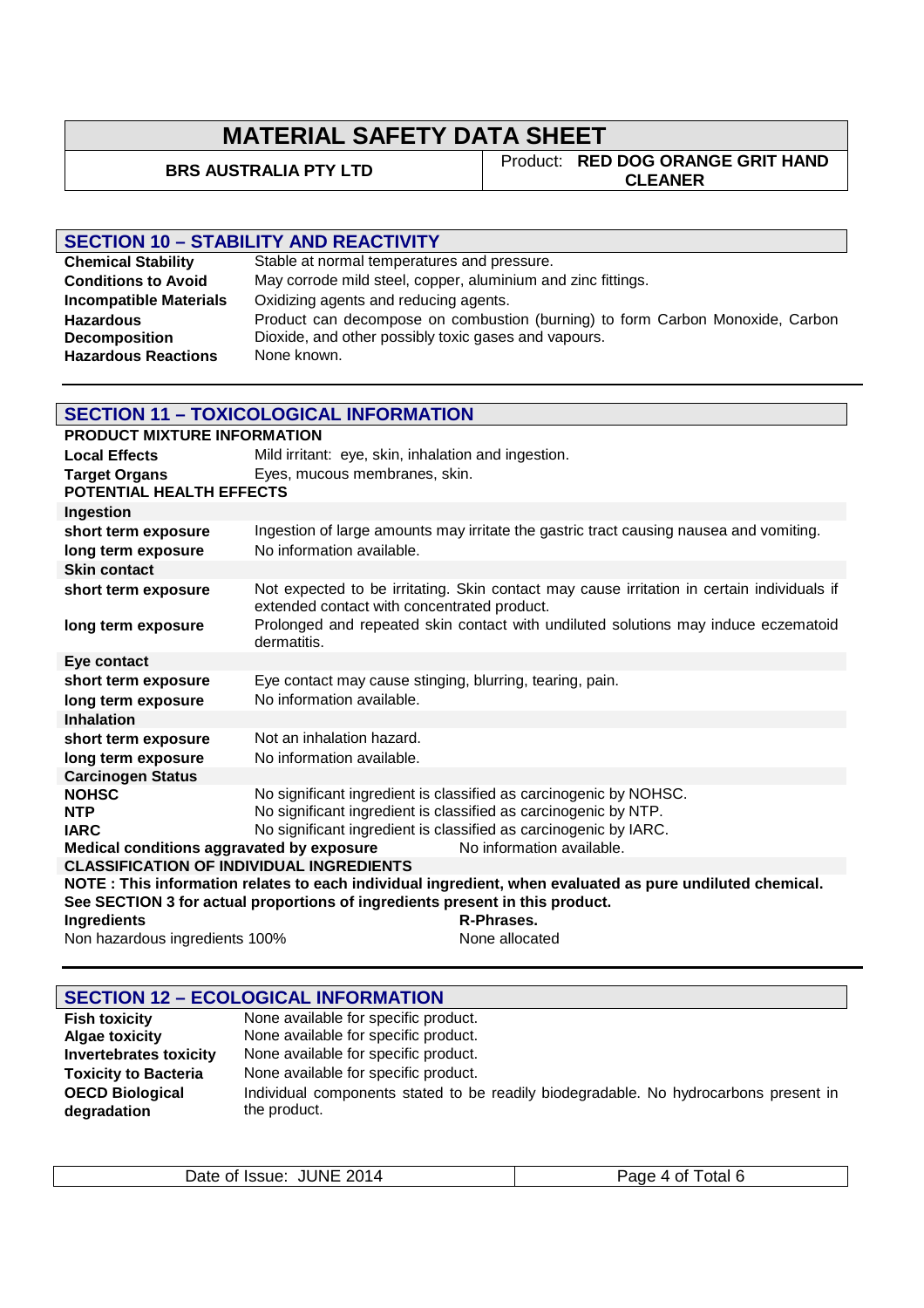**BRS AUSTRALIA PTY LTD** Product: **RED DOG ORANGE GRIT HAND CLEANER**

**General** Product miscible in all proportions with water. AS WITH ANY CHEMICAL PRODUCT, DO NOT DISCHARGE BULK QUANTITIES INTO DRAINS, WATERWAYS, SEWER OR ENVIRONMENT. Inform local authorities if this occurs.

#### **SECTION 13 – DISPOSAL CONSIDERATIONS**

**Disposal** The small quantities contained in wash solutions (when used as directed) can generally be handled by conventional sewage systems, septics, and grey water systems. To dispose of larger quantities of undiluted product, refer to State Land Waste Management Authority. Transfer product residues to a labelled, sealed container for disposal or recovery. Waste disposal must be by an accredited contractor. As with any chemical, do not put down the drain in quantity. For larger scale use, eg. Commercial laundry operations, a recycled water system is often recommended, or Trade Waste License obtained for disposal to sewer.

### **SECTION 14 – TRANSPORT INFORMATION**

**Segregation** none allocated

**UN Number** none allocated **ADG Classification** none allocated **Shipping Name** none allocated **ADG Subsidiary Risk** none allocated **Hazchem Code** none allocated **Packing Group** none allocated **Packaging Method** none allocated **Special Provisions** none allocated

### **SECTION 15 – REGULATORY INFORMATION**

**AICS** All ingredients present on AICS. **Labeling Details RISK PHRASES** None allocated **SAFETY PHRASES** None allocated **SUSDP** None allocated **ADG Code** None allocated

**Not hazardous** 

### **SECTION 16 – OTHER INFORMATION**

| <b>Acronyms</b>              |                                                                                      |
|------------------------------|--------------------------------------------------------------------------------------|
| <b>SUSDP</b>                 | Standard for the Uniform Scheduling of Drugs and Poisons.                            |
| <b>ADG Code</b>              | Australian Code for the Transport of Dangerous Goods by Road and Rail.               |
| <b>CAS Number</b>            | Chemical Abstracts Service Registry Number.                                          |
| <b>UN Number</b>             | United Nations Number.                                                               |
| <b>R-Phrases</b>             | Risk Phrases.                                                                        |
| <b>HAZCHEM</b>               | An emergency action code of numbers and letters which gives information to emergency |
|                              | services.                                                                            |
| <b>NOHSC</b>                 | National Occupational Health and Safety Commission.                                  |
| <b>NTP</b>                   | National Toxicology Program (USA).                                                   |
| <b>IARC</b>                  | International Agency for Research on Cancer.                                         |
| <b>AICS</b>                  | Australian Inventory of Chemical Substances.                                         |
| <b>TWA</b>                   | Time Weighted Average                                                                |
| <b>STEL</b>                  | Short Term Exposure Limit                                                            |
| <b>Literature References</b> |                                                                                      |
|                              | List of Designated Hazardous Substances [NOHSC:10005(1999)]                          |

| <b>JUNE</b><br>2014<br>Date of Issue:<br>otal 6<br>Page 5<br>. p 01 ' |
|-----------------------------------------------------------------------|
|-----------------------------------------------------------------------|